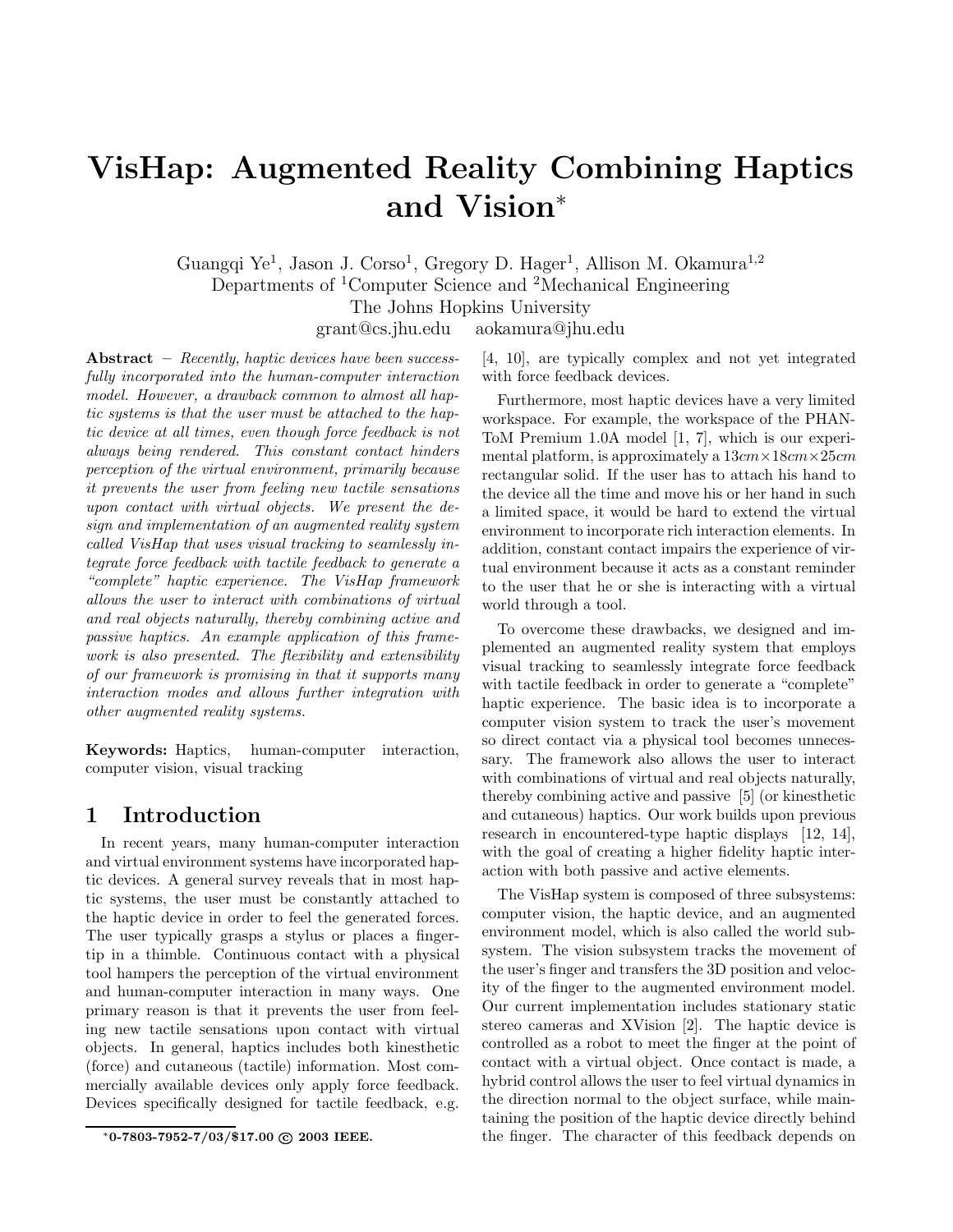the environment model. The augmented environment model defines the physical configuration and interaction properties of all the virtual and real objects in the environment, such as the position and surface properties of the virtual objects and the passive objects attached to the haptic device end-effector. Once the user is close enough to a virtual object, the augmented environment model sends a command to the haptic device to prepare to meet the user in space. When the user is interacting with the object, the augmented environment model continuously sends the position of the user to the haptic model, and the haptic device applies force feedback to the user's finger according to the positions of the finger and the object, as well as the dynamic properties of the object. For example, the virtual object may be designed to allow the user to push a virtual button, slide along a virtual wall, or hit a virtual ball. In each case, a proper passive element is attached to the haptic device endeffector and the corresponding interaction mode is defined. Our framework is flexible and extensible because it supports many interaction modes and allows further integration with other augmented reality systems, such as head-mounted displays.

In Section 2 we describe the framework and implementation of our system, as well as some example applications. We present experimental results for our system in Section 3. Section 4 provides the conclusions drawn from this work.

#### 1.1 Related Work

Incorporating haptics into virtual environments is a promising field. Insko et al. [5], show that augmenting a high-fidelity visual virtual environment with low-fidelity haptics objects, which they call "passive haptics," can increase participant's sense of presence as measured by subjective questionnaires, observed participant behaviors and physiological responses. Experiments show that in navigating an identical real environment while blindfolded, those participants trained in a virtual reality (VR) augmented with passive haptics performed significantly faster and with fewer collisions than those trained in a non-augmented virtual environment.

Salada et al. [9] investigated the use of fingertip haptics to directly explore virtual environments instead of via an intermediate grasped object (a tool). They render the relative motion between the fingertip and the object surface using a rotating drum or sphere. Their experiments show that relative motion between the fingertip and the object surface is a key psychophysical aspect of fingertip haptics.

Touch/force display system [14] is probably the first system based on the encountered-type haptic device concept. An original optical device was designed to track the finger position. When the finger is in contact with a virtual object, the device contacts the skin. However, it not possible to attach additional passive objects to the device.

Yokokohji et al. [12] implemented a haptics/vision interface, WYSISYF (What You See Is What You Feel), for VR training system for visuo-motor skills. Using visual tracking and video keying, the system is registered so that the visual and haptic displays are consistent spatially and temporally. A Puma robot is used to simulate the physical interaction, so high fidelity haptic sensations cannot be conveyed. Yokokohji et al. [13] also studied the problem of multiple objects in an encounteredtype virtual environment. They present path planning techniques to avoid collisions between the hand and the robot, for a single robot attempting to apply multiple encountered-type virtual haptic objects.

# 2 System Design and Implementation

The VisHap system is composed of three parts, called the vision, haptics and world subsystems. Figure 1 illustrates the configuration of the system. The user is interacting in an augmented reality that is composed of several virtual planes around the workspace and a passive key (removed from a conventional computer keyboard) attached to the end of a haptic device. A stereo camera system tracks the finger in 3D space. The user can observe the scene on a standard PC monitor or a head mounted display (HMD).



Passive Haptic Object

Figure 1: Image of the VisHap system.

The vision subsystem is composed of a stereo camera and tracking software. It is responsible for capturing the scene and tracking the user's finger in real time. Since 3D registration between the vision and haptics modules is required, the cameras are calibrated in order to calculate the 3D position of the finger in the coordinate system of one of the cameras. To enhance the flexibility of the system, we used automatic finger detection and tracking without any attached marker or special imaging media.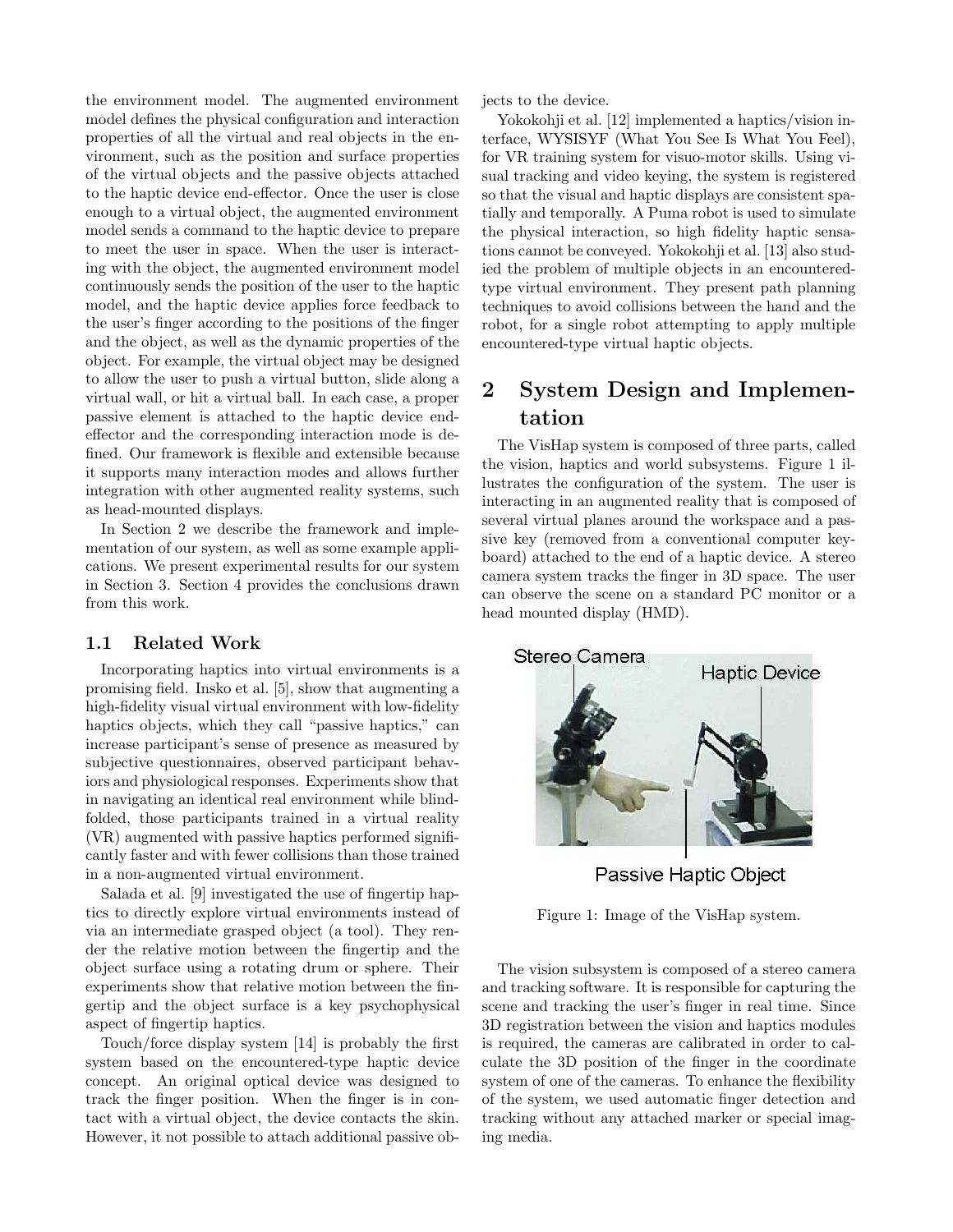The haptic subsystem, which consists of a 3D haptic device, is the interface between the virtual/augmented environment and the user. When the user is far from objects in the environment (set by a threshold), the haptic device is motionless and the user moves his finger freely in space. When the user is in contact with a virtual object, the haptics module simulates the sensation of the interaction through force feedback to the user's finger. To simulate different objects under different interaction scenarios, the haptic module produces corresponding force feedback to the user. In order to display appropriate tactile sensations, a real "passive" haptic object is attached to the end-effector of the haptic device.

The world subsystem acts as the overseer of both vision and haptic subsystems. It is responsible for defining the configuration of the whole augmented reality, specifying the properties (e.g., position, orientation, dimensionality, surface property, etc.) of all virtual and real objects, rendering the virtual environment to the user if necessary, and carrying out the 3D registration between vision subsystem and haptic subsystem. At any time, it queries the vision system to check whether the user's finger is in the scene, and if so, transforms the 3D position and velocity of the finger to the world coordinate system. When the finger is close to certain virtual or real objects in the environment, which indicates that an interaction is possible, it sends the positions of the finger and object to the haptic subsystem and notifies the haptic subsystem to prepare for the coming interaction. During interaction, it continues sending the necessary information to the haptics module. Graphical rendering of the environment can be implemented using standard computer graphics and video processing techniques. For augmented reality, the video of the scene is displayed to the user, with the haptic device "deleted" and a virtual object overlaid. A head mounted display can be used to achieve better immersiveness.

Our framework has several advantages compared to the encountered-type systems discussed in Section 1 and those that require constant contact with a haptic device. First, it allows a much richer set of haptic interaction, including kinesthetic and cutaneous sensations. Interaction with real "passive" haptic objects is easy to configure. Second, the system is very flexible. The configuration of the scene, the properties of virtual objects and the mode of interaction can all be customized by editing corresponding configuration files, without many changes to the hardware. Furthermore, almost all hardware components in our design are standard devices, therefore easing the difficulties of implementation and integration. A standard PC, with a stereo camera system and a haptic device, is the minimum requirement. Some of the software implementations are recent research topics [1, 3, 6, 8] and even free to download [2].

In our current implementation, the entire system runs

on a Pentium III PC with the Linux operating system. A SRI Small Vision System (SVS) with a STH-MDCS stereo head by Videre Design is the imaging unit. A PHANToM Premium 1.0A model [1, 7] from SensAble Technologies is the device used to simulate haptic interaction.

#### 2.1 Vision Subsystem

As mentioned earlier, the main task of the vision subsystem is to track the user's finger and provide 3D information and video to the world subsystem. Using the SVS system, we capture real-time image pairs of the scene and calculate disparity information to acquire 3D data. In our current implementation, we assume that the user is interacting with the scene using a single finger. We perform fingertip tracking on the left color image and compute the 3D position of the finger in the coordinate system of the left camera.

#### 2.1.1 Appearance-based Hand Segmentation

An advantage of our system is that it does not require any special marker on the user's finger. Instead we perform efficient and robust appearance-based skin segmentation on the color image [11]. The basic idea of the appearance model is to split the image into small image tiles and build a hue histogram for each of the image patches. At the start of each session, we carry out a fast on-line learning procedure of the background scene by averaging the first several images and building the appearance model for the averaged image. For future images, we also build the histogram for image patches in the region of interest and carry out pairwise histogram comparison with the background model. Histogram intersection [11] is an efficient way to match histograms.

$$
H(I, M) = \frac{\sum_{j=1}^{n} \min(I_j, M_j)}{\sum_{j=1}^{n} M_j}
$$
 (1)

Here  $I$  and  $M$  refer to the model and measure histograms, respectively. The match score is the criterion of foreground segmentation.

Another offline procedure is carried out to learn the color appearance model of human skins. We collect the training data by recording image sequences with segmented hands. We convert all skin pixels from RGB color space to HSV color space and learn a single Gaussian model of the hue distribution. We perform a skin/non-skin check on every foreground pixel by thresholding the probability that the given pixel belongs to the skin model, and then filter out non-skin points. Then a median filter operation is used to remove noise. The result of the whole hand segmentation procedure is a binary image with foreground pixels indicating the skin region. Figure 2 shows an example segmentation result.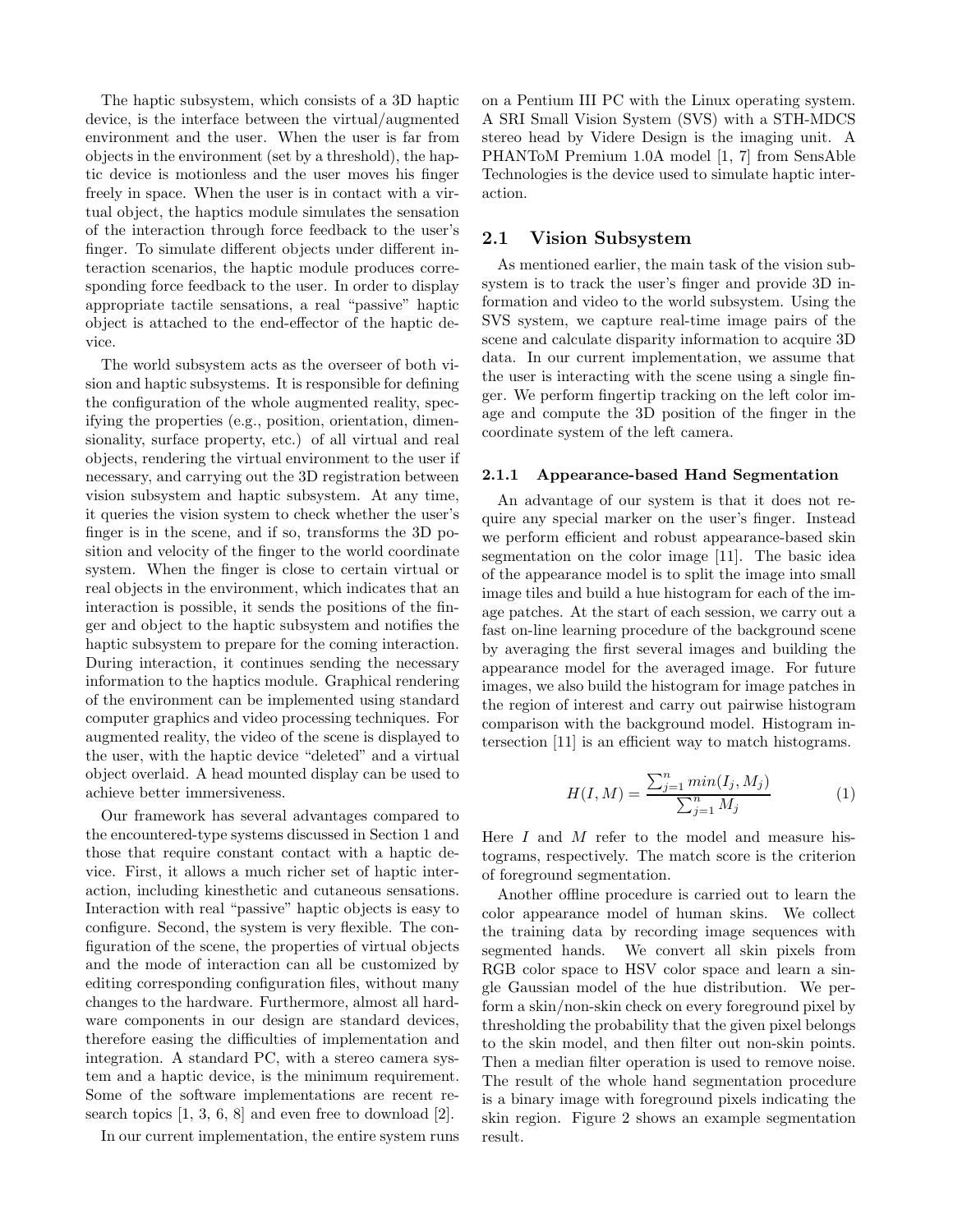

Figure 2: An example of background image (left), foreground image (middle) and segmentation result (right).

#### 2.1.2 Fingertip Detection and Tracking

An efficient way to detect the fingertip is to exploit the geometrical property of the finger [3, 8]. We use a cylinder with a hemispherical cap to approximate the shape of the finger. The radius of the sphere corresponding to the fingertip  $(r)$  is approximately proportional to the reciprocal of the depth of the fingertip with respect to the camera (z). We model this relationship with  $r = K/z$ . K is determined by the experiment configuration.

A series of criteria are checked on the candidate fingertips to filter out false fingertips. The following pseudo-code segment illustrates the algorithm.

 $\forall p(x, y) \in \text{search region}$ 

- 1. IF ( $p(x, y)$  is not a skin pixel) CONTINUE LOOP
- 2. Calculate the z-coordinate of p in the camera system
- 3. Compute desired fingertip radius  $r = \frac{K}{z}$
- 4. Calculate number of skin pixels  $S_{filled}$  in the circle  $C$  centered at  $p$  with radius  $r$
- 5. IF ( $S_{filled}$  < area of the circle C ) CON-TINUE LOOP
- 6. Compute number of skin pixels  $S_{square}$  along a square  $S$  centered at  $p$  with side-length  $r_2 = r + \delta r$
- 7. IF (  $S_{square} < 2 \times r_2$  or  $S_{square} > 4 \times r_2$  ) CONTINUE LOOP
- 8. Check pairwise diagonal pixels along S and calculate number of pairs N that both pixels are skin points
- 9. IF  $(N > 1)$  CONTINUE LOOP
- 10. Record  $p(x, y)$  as a candidate fingertip with  $score = S_{filled}/$  area of the circle C

The circle assumption of the fingertip is enforced by checking the number of points in the neighboring circle. The square is examined to make sure that there is a cylinder of reasonable size connected to the circle. The diagonal check aims to remove false fingertips that may

appear in the middle of the finger. In most cases this algorithm outputs multiple candidates around the true location of the fingertip. We select the one with the highest score to be the fingertip. Figure 3 displays an example detection result.



Figure 3: Fingertip detection result: the foreground image and detected fingertip (left) and the candidate fingertips on the segmented foreground image (right).

We implement a simple Kalman Filter to predict the position of the fingertip in each frame to improve real time fingertip tracking. We assume that the fingertip moves approximately at a constant velocity and in a straight line. We search for the fingertip in a small window around the predicted position using method similar to that used for finger detection. Our experiments show that this algorithm tracks the fingertip quite accurately and robustly. The position of the tracked fingertip is computed in the coordinate system of the left camera frame by combining calculated disparity image and the camera parameters.

#### 2.2 World Subsystem

As the overseer of the entire VisHap system, the world subsystem is responsible for performing 3D vision/haptics registration, scene rendering, notifying the haptic device about imminent interaction, etc.

Since the coordinate systems of the camera and haptic device are canonical Euclidean frames, they are related by a rigid transformation. During the system calibration process, we move the haptic device around in the field of view of the camera system and record more than three pairs of coordinates of the end-effector in both the camera and haptic frames. Then the rotation and translation between the two systems are calculated as the optimal absolute orientation solution [6]. We carry out the calibration using the SVS system and PHANToM 1.0A model and achieve highly accurate results. The average error in each dimension is less than 0.5mm.

We implemented example applications of the framework in which the user interacts with a virtual wall or button. We define the wall as a plane with parameter  $P = (\vec{n}, d)$  where  $\vec{n}$  and d are the normal and the distance of the plane to the origin, respectively. The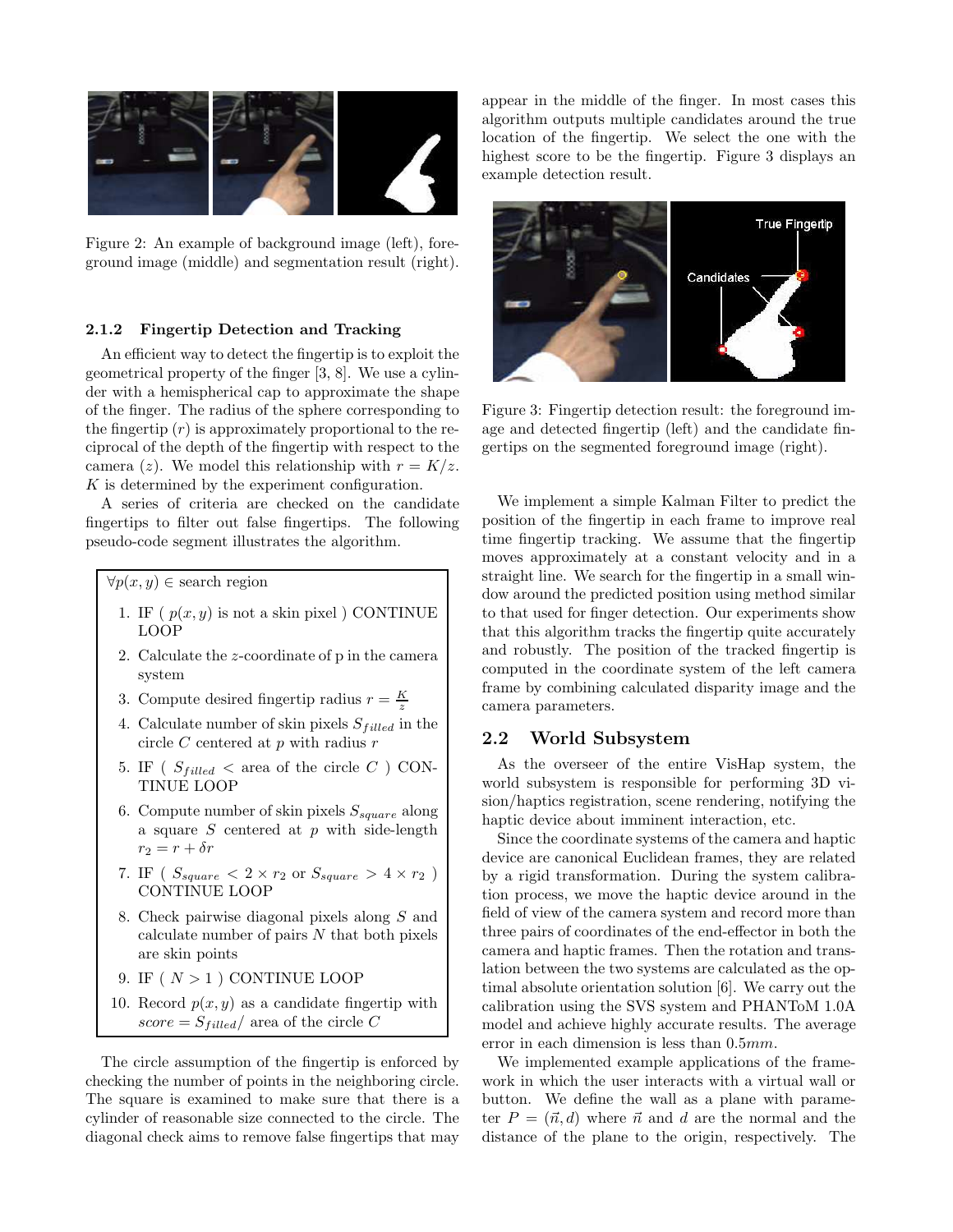button is defined as  $B = (\vec{p}, \vec{n}, w, h)$  with  $\vec{p}$  and  $\vec{n}$  specifying the position of the button and the normal of the surface, while  $w$  and  $h$  indicating the size of the button. To enhance the fidelity of haptic experience, we attach appropriate passive objects to the haptic device, such as a flat metal piece, a computer keyboard key, etc.

We define different interaction properties corresponding to different objects. A simple way to implement this is to define a database of various interaction modes and object surface properties. For example, a button allows a click, and a hard wall only allows a sliding along the surface. For each object we only need specify the index into a database that describes its interaction property.

#### 2.3 Haptic Subsystem

The main task of the haptic subsystem is to simulate the touching experience by presenting suitable force feedback to the user's fingertip. For combined tracking and force feedback, a control scheme is necessary.

#### 2.3.1 Control Law for the Haptic Device

We implement a closed-loop PD control law based on error space to guide the haptic device to a target position which is determined by the world model and current interaction status. For example, if the user is interacting with a virtual plane in space, the target position of the haptic device is the projection of the fingertip onto the plane, i.e., the intersection of the plane and the line that is parallel to the normal of plane and passes through the point corresponding to the current position of the fingertip. The control law is :

$$
\ddot{e} + K_v \dot{e} + K_p e = f \text{ where } e = X_d - X \tag{2}
$$

Here  $X_d$  and X refer to the desired and current position of the device, respectively. Parameters  $K_p$  and  $K_v$  are adjusted experimentally to make the system critically or over damped.  $f$  is the impedance force applied to control the haptic device. The force f is scaled appropriately for interaction with virtual objects, as described in Section 2.3.3.

To solve the problem of the large difference in frequency between the vision subsystem, which normally runs at no more than 20Hz, and the haptic subsystem, which typically runs around 1KHz, we add a low pass filter on  $e$  and  $\dot{e}$  to achieve smooth control and to remove high-frequency noise.

$$
y = \frac{ax}{s+a} \quad \text{or in time space} \quad y_t = \frac{ax + y_{t-1}}{1+a} \quad (3)
$$

Here y and  $y_t$  refer to the filtered result of x, while a is a constant that characterizes the filter. This control law is used in each degree of freedom of the haptic device.

#### 2.3.2 Gravity Compensation for PHANToM

The manufacturer of the PHANToM provides a counter-weight attached to one of the motors that maintains the equilibrium of the device without additional

forces. In our experiment, we attach other objects to the endpoint for the purpose of interaction instead of the gimble that is typically counterbalanced. Without additional gravity compensation, the device has a tendency to fall into a degenerate configurations from which it is almost impossible to recover. Thus, we implement a simple gravity compensation scheme. As shown in [1], the following equation gives the motor torques required to counteract the wrench  $F$  applied to the manipulator:

$$
\tau = J^{b^T} R^T F \text{ or } F = (J^{b^T} R^T)^{-1} \tau \tag{4}
$$

where  $J^b$  is the body Jacobian of the manipulator and  $R$  is the rotation matrix of the forward kinematics.

We calculate the total torque caused by the gravity of all the parts of the device as:

$$
\tau_g = \begin{vmatrix}\n0 \\
g(m_a l_1 + 0.5 l_1 m_c + m_{be} l_5) \cos \theta_2 \\
g(0.5 m_a l_2 + m_c l_3 - m_{df} l_6) \sin \theta_3\n\end{vmatrix}
$$
\n(5)

The definitions of the variables used in this equation are the same as in [1].

By adjusting  $m_a$  in Equation 5 we can calculate the gravity torque  $\tau_q$  for the device with attached objects. Using Equation 4, the force  $F_{GC}$  is computed to compensate for gravity. Combining  $F_{GC}$  and weighted  $f$  calculated from control law, we are able to achieve smooth and stable trajectory tracking.

$$
F = F_{GC} + \Lambda_{gain} f \tag{6}
$$

where  $\Lambda_{gain}$  is the matrix that controls the force gain. When the user is not interacting with any object,  $\Lambda_{gain}$ is the identity matrix.

#### 2.3.3 Interaction with Objects

When the user's finger is touching a virtual or real object, we simulate the interaction forces by adjusting the force gain  $\Lambda_{gain}$  in Equation 6 according to the object properties and interaction mode. For convenience, we define  ${}^{O}\Lambda_{gain}$  for each object in its own coordinate system as this object's gain matrix. A similar transform converts the object's gain matrix to that of the haptic device  ${}^{H}\Lambda_{gain}$ .

$$
{}^{H}\Lambda_{gain} = {}^{H}_{O} R^{T} {}^{O}\Lambda_{gain} {}^{H}_{O} R \tag{7}
$$

where  $^H_0R$  is the rotation matrix between the frame of the object and the haptic device.

In our current implementation, we define  ${}^{O}\Lambda_{gain}$  as a diagonal matrix with  $\lambda_x$ ,  $\lambda_y$  and  $\lambda_z$  referring to its diagonal elements. The z-axis of the object's frame is along the normal of the surface of the object. In our experiments where the user interacts with buttons or planes, we adjust  $\lambda_z$  to simulate interaction force while  $\lambda_x$  and  $\lambda_y$  stay constant. For example, in the case that the object is a solid wall, which allows no piercing along its normal direction, we use a very large  $\lambda_z$  when the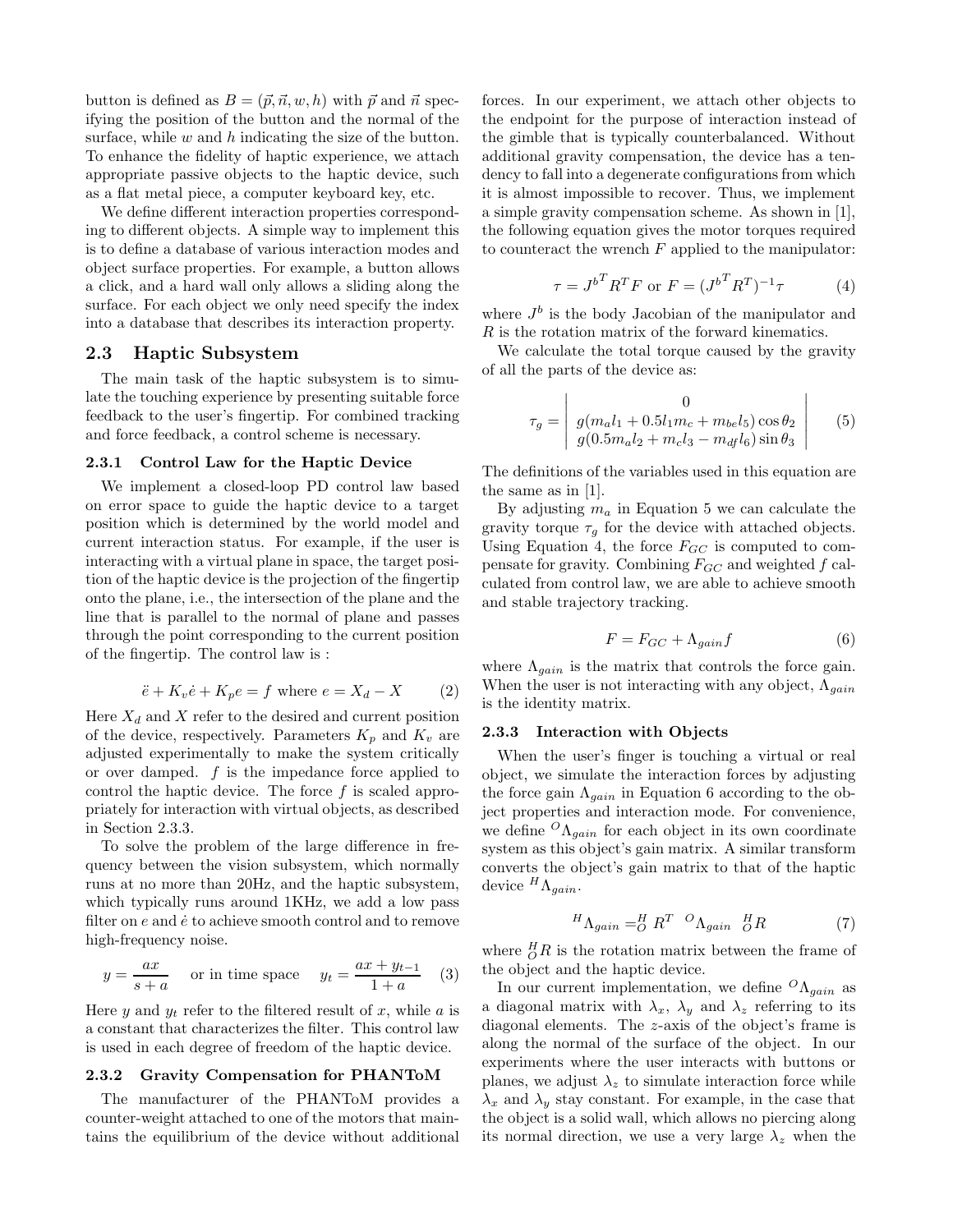fingertip is under the plane. Effectively, this creates a linear spring whose force is proportional to the depth of the finger into the virtual object. When the user's finger enters the object, the haptic device presents a strong force in the direction normal to the surface of the object, in order to push the finger back to the point of contact back on the surface. Figure 4 illustrates the relationship of  $\lambda_z$  to the distance of the fingertip under the plane.

Another example is to push a button or a key on the keypad or keyboard. Similar to the wall, we define the destination point of the haptic device as the center of the surface of the button at the time of initial contact. Once the user pushes the button down and enters the object, we increase  $\lambda_z$  to a proper value to simulate the resistance of the button, until after some point the user triggers the button and feels a lower stiffness. Then we adjust the destination point of the haptic device to the surface of the bottom board of the button and increase  $\lambda_z$  to a much greater value. Thus a much stronger stiffness is felt when the finger pushes the button all the way down to the bottom board. The relationship between  $\lambda_z$  and the depth of the finger into the surface of the button is shown in Figure 4.



Figure 4: Relationship of force gain  $\lambda_z$  and the depth d of the fingertip under a plane (left) or the surface of a button (right).

A more complex situation is interaction with multiple objects in the same scene. The distance of the fingertip to each object is updated at each frame. The object nearest to the fingertip is chosen to be the current interaction subject. Some methods for approaching this problem are presented in [13].

## 3 Experimental Results

For foreground segmentation, we use the first 10 frames to learn the appearance model of the background. We build hue histograms of 8 bins for each of the  $5 \times 5$  image patches. To test the algorithm, we record image pairs of the background and foreground. By comparing the segmentation result and the groundtruth classification image, which is generated by manually marking the foreground part of the scene, we are able to evaluate the scheme. We captured more than

20 pairs of background/foreground images with different background scenes and carried out the experiment on these images. The test set also included 6 pairs of images that undergo illumination changes. As a result, the average correct ratio was 98.16%, with average false positive ratio of 1.55% and false negative ratio of 0.29%.

We set up several interaction scenes and tested the overall performance of the VisHap system. A simple virtual environment consists of a virtual plane in space. The user moves his finger to interact with the plane. Figure 5 shows the relationship of the distance of the fingertip to the plane and the average PHANToM force feedback along the normal to the plane. Note that the force shown here does not include the component to compensate for gravity. It corresponds to component of  $\Lambda_{gain}f$  in Equation 6 in the direction of the normal to the plane. Thus, it is the net force that the user feels along the plane's normal. It can be seen that the force feedback matches our model of the plane as shown in Figure 4 very well, i.e., the plane feels like a linear spring.

Figure 5 also shows a more complex case in which the user interacts with a fixed button. When the user is not in contact with the button, the haptic device is stationary at the position of the button. When the fingertip touches the button, force feedback is presented in a manner very similar to the model described in Figure 4, i.e., two distinct linear springs along the normal of the surface of the button models the force feedback before and after the button is triggered. During the stage when the button is triggered, the user feels much smaller resistance. Note that, in actual experiments, the change of force is a gradual process when the button is triggered. This is necessary to ensure stability of the PHANToM device.



Figure 5: Relationship of haptic force feedback along the normal of the object surface and the distance of the fingertip to the plane or the button. A negative distance indicates that the finger is under the surface.

We also experimented with more complex scenes with multiple objects. The VisHap system is capable of automatically switching interaction subjects according to the scene configuration and current fingertip position.